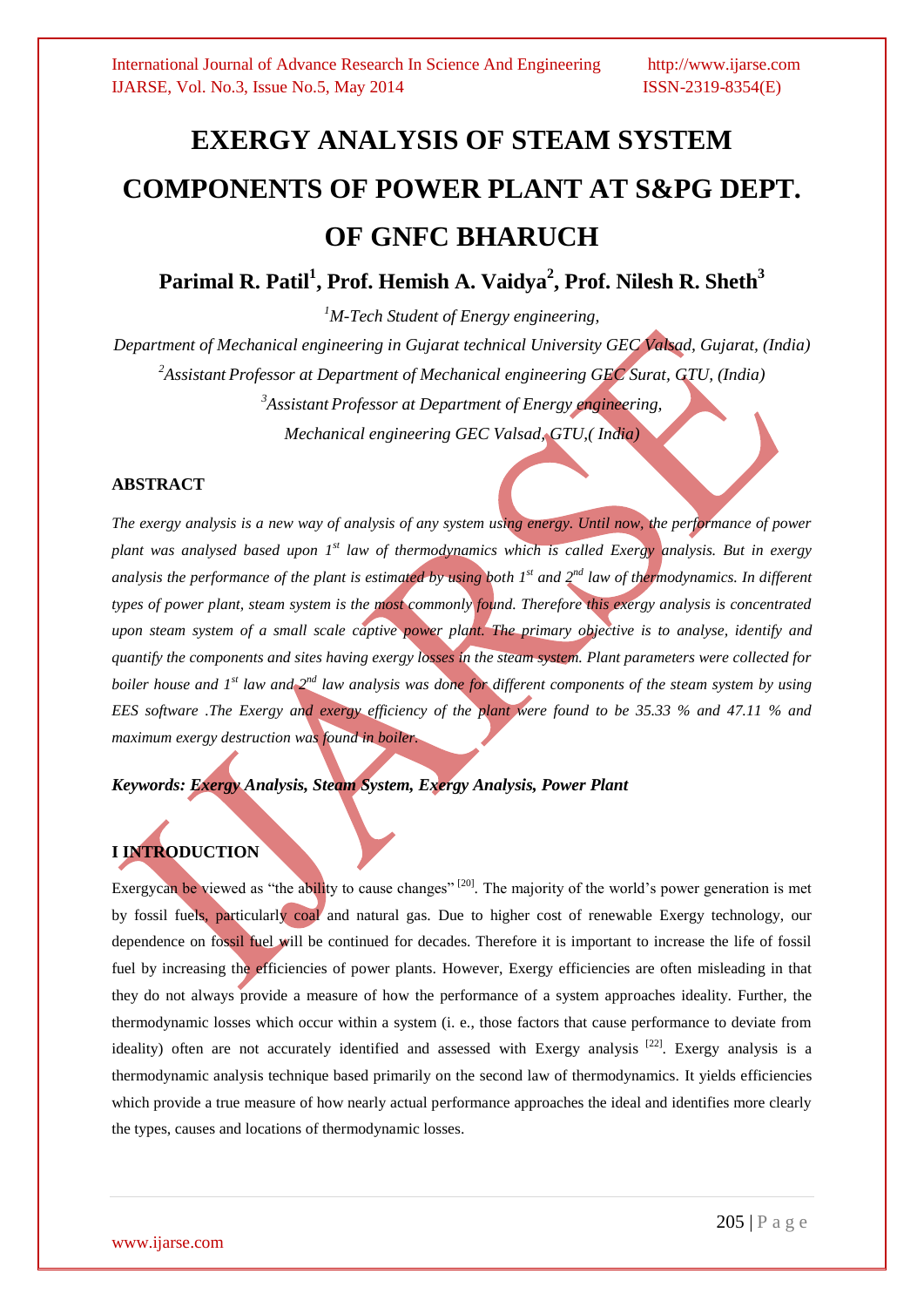Exergy is not simply a thermodynamic quality, but rather it is a co-property of a system and the surrounding or more specifically the reference environment. Exergy is conserved only when all the process of the system and the environment are reversible. Exergy is destroyed when an irreversible process occurs<sup>[23]</sup>. In exergy analysis the same set of equations is applicable to all power plant components, disregarding the differences in the internal thermodynamic cycle of the components. This approach provides a common scale to compare performances of components which are thermodynamically different in nature. Following equation is the set of Exergyequations for open systems

$$
\frac{dE}{dt} = \sum_{i=0}^{n} \dot{Q}_i - \dot{W} + \sum_{in} {}^{s} \dot{m}h - \sum_{out} \dot{m}h
$$

$$
S_{gen} = \frac{dS}{dt} - \sum_{i=0}^{n} \frac{\dot{Q}_i}{T_i} - \sum_{in} \dot{m}s + \sum_{out} \dot{m}s \ge 0
$$

The entropy generation and heat lost to the atmosphere are the prime variables of interest to be calculated for all components using this equation. The entropy generation is directly proportional to the exergy destruction. All variables in this equation, for all components, are available as either directly measured data or calculated data from the first law analysis<sup>[25]</sup>. Exergy losses are mainly associated with turbine, boiler and heat exchangers which all are having steam as working fluid. So concentrating upon steam system, steam properties and behaviour of steam can make more insights for the causes of exergy destruction.

### **II. PLANT DESCRIPTION**

Gujarat Narmada Valley Fertilizers Company Ltd. (GNFC) is a joint sector company promoted by the Government of Gujarat and Gujarat State Fertilizers and Chemicals Ltd. (GSFC) at Narmadanagar, Bharuch District of Gujarat. . Much power is needed to run such a big plant and also process steam at different temperature and pressure levels. For satisfying the demand of process steam, a whole Steam & Power Generation Department is established which generate 83.3 MW (25 + 25 + 33.3) power. The S & PG department consist of total 4 boilers, 2 steam turbines, 1 gas turbine and 1 heat recovery steam generation



**Fig. 1.2 Plant Layout**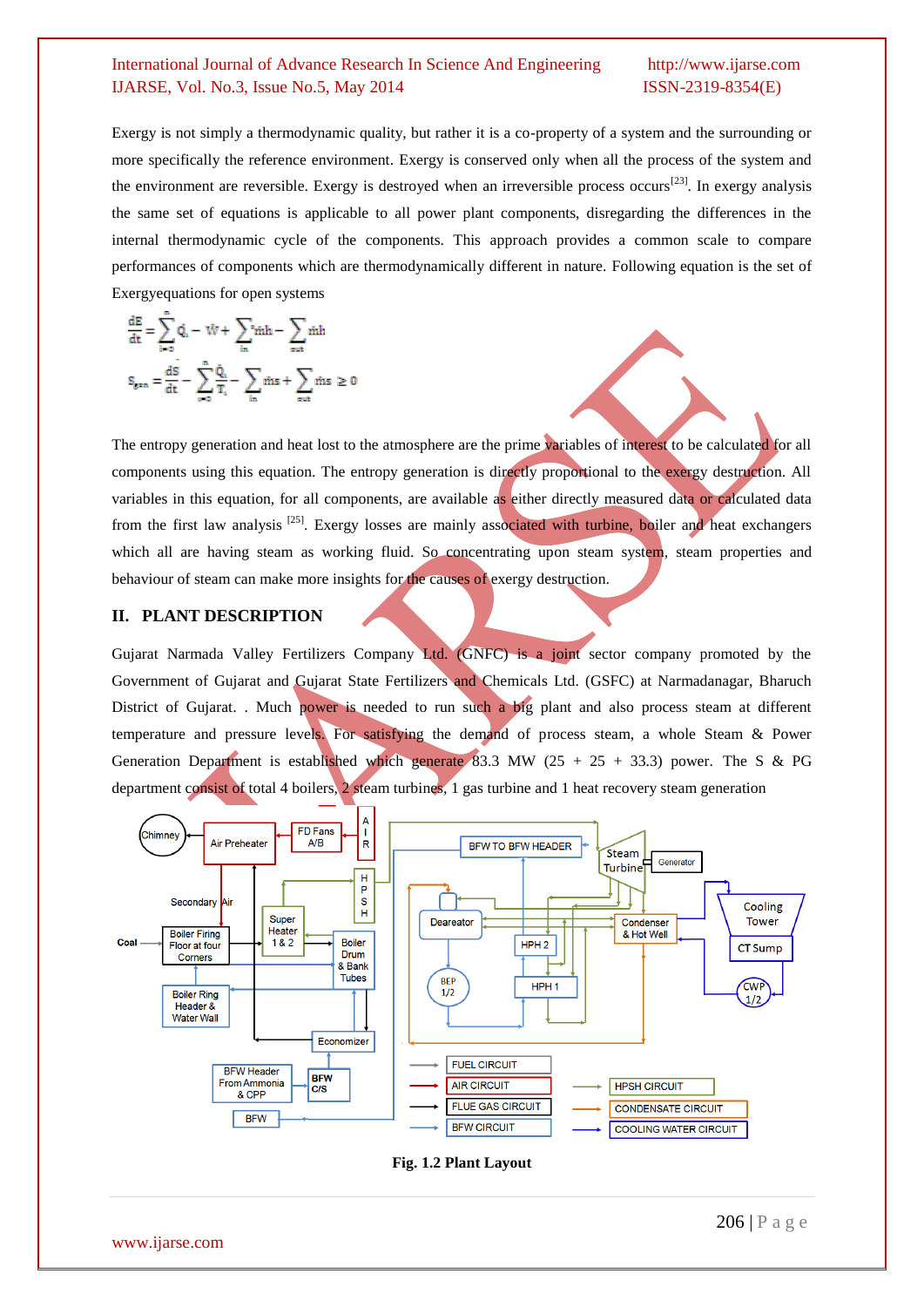unit. 3 pulverised coal fired steam boilers produce 180TPH steam which is used in 25 MW turbines and as process steam in the plant.

| <b>Component</b>        | Inlet temp $(^{\circ}C)$ | <b>Inlet pressure</b><br>(bar) | <b>Outlet temp</b><br>$(^{\circ}C)$ | <b>Outlet pressure</b><br>(bar) |
|-------------------------|--------------------------|--------------------------------|-------------------------------------|---------------------------------|
| Air in APH              | 29.8                     | $\overline{\phantom{a}}$       | 300.5                               | ۰                               |
| <b>Furnace</b>          | 300.5                    | $\qquad \qquad \blacksquare$   | 936.65                              | ۰                               |
| <b>Economiser (BFW)</b> | 171.2                    | 131.58                         | 257.7                               | 131.58                          |
| <b>Boiler Drum</b>      | 257.7                    | 131.58                         | 311.033                             | 105.022                         |
| Super heater 1          | 314.65                   | 105.06                         | 377.906                             | 102.8                           |
| De-super heater         | 377.906                  | 102.8                          | 322.5                               | 80.6                            |
| Super heater 2          | 322.5                    | 80.6                           | 496.41                              | 97.905                          |
| <b>Turbine inlet</b>    | 493.2                    | 94.842                         | 50.2                                | 0.12                            |
| Condenser               | 50.2                     | 0.12                           | 56.78                               | 7.84                            |
| De-aerator              | 56.78                    | 7.84                           | 78.76                               | 0.62                            |

### **Table 1.1: Plant Data**

### **III. EXERGYANALYSIS**

3.1 First law efficiency is calculated as<br> $n = \frac{\text{Energy Out}}{\text{Out}}$ 

Energy inl

Thermal efficiency of regenerative cycle is given by

 $\eta = W.D.$  / Heat Supply

3.2 For boiler

### $\sim \eta_{\rm p} \mu_{\rm s}$ (hout – hi m ALCOV

3.3 The total work of the turbine is

 $m_1(h_1-h_1)+m_1(h_4-h_2)+m_2(h_2-h_3)+m_3(h_3-l_4)$  $W_{\text{out}} =$ 

3.4 Turbine efficiency can be calculated as

actual work done  $\eta_t =$ 

isentropic work do

$$
\frac{m(h_1-h_2)+m_1(h_1-h_2)+m_2(h_2-h_3)+m_3(h_3-h_4)}{\sqrt{h_1-h_1} (h_1'+h_1')+m_1(h_1'+h_2')+m_2(h_1'-h_3')+m_3(h_1'+h_1)}
$$

In this way we can do first law analysis of the system.

### **IV EXERGY ANALYSIS**

Exergyanalysis is based upon the second law of thermodynamics, which stipulates that all macroscopic processes are irreversible. Every such irreversible process entails a non-recoverable loss of exergy, expressed as the product of the ambient temperature and the entropy generated (the sum of the values of the entropy increase for all the bodies taking part in the process). Thermal efficiency tells us what we get out compared to what we put in. The elementary irreversible phenomena that generate entropy are: mechanical or hydraulic friction, heat transfer with a finite temperature gradient, diffusion with a finite gradient of concentration, and the mixing of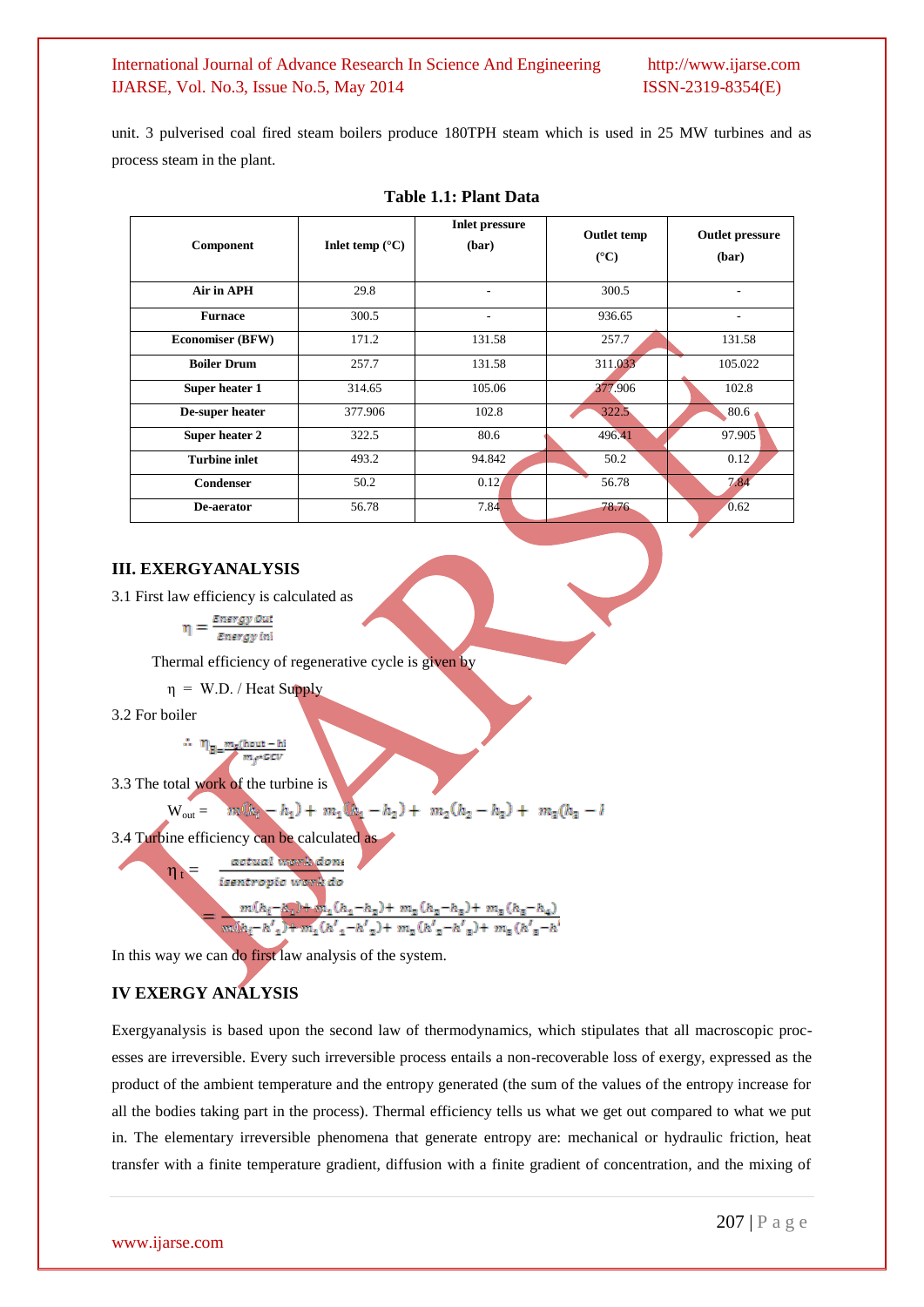substances with different parameters and chemical composition. Combustion is also a typical irreversible phenomenon. The second law efficiency tells us how much we get out compared to the maximum possible we could get out, given the inlet and exit condition.

In general definition

$$
\eta_{II} = \frac{\text{exergy recovered(what's available after the process)}}{\text{exergy supplied(what's available at the beginning)}}
$$

$$
\eta_{II} = 1 - \frac{\text{exergy destroyed(I)}}{\text{exergy supplied}}
$$

Another way to look at this: for a work output device

$$
\eta_{ll} = Wu \;/ \; Wrev
$$

 $X_{\text{destroyed}} = I = T_o S_{\text{gen}}$ 

For non-flow Exergy

 $Ex_{nf} = (u - u_0) + P_0 (v - v_0) - T_0 (s - s_0)$ 

Exergy of flow work

 $Ex_{fw} = (P - P_0)$  v

Flow Exergy

 $Ex_{flow} = Ex_{nf} + Ex_{fw}$ 

$$
= (u - u0) + P0 (v - v0) - T0 (s - s0) + (P - P0) v
$$

Since  $h = u + Pv$ 

 $Ex_{flow} = (h - h_0) - T_0 (s - s_0)$ 

Also for a system component where heat is being transfer from high temperature to low temperature, Exergy destruction takes place due to generation of entropy. Finally maximum available Exergy(exergy) can be calculated as

 $Ex_{in} = Q (1 - (T_0/T_{hot}))$ 

After heat transfer, due to exergy destruction, output exergy is lesser than input exergy and the difference is equal to the exergy destruction.

$$
Ex_d = T_0 * S_{gen}
$$

$$
\mathbf{S}_{\text{gen}} = \mathbf{S}_{\text{out}} \cdot \mathbf{S}_{\text{in}} = (\mathbf{Q}_{\text{out}} / \mathbf{T}_{\text{out}}) - (\mathbf{Q}_{\text{in}} / \mathbf{T}_{\text{in}})
$$

### **V. RESULTS AND DISCUSSION**

The power plant was analyzed using the above relations noting that the environment reference temperature and pressure are 29.8° C and 101.3 kPa, respectively. The thermodynamic properties of water and air were calculated using EES software. The results of the analysis are shown in table 5.1. Comparing the  $1<sup>st</sup>$  law and  $2<sup>nd</sup>$  law Exergy destroyed in each component and it's efficiency can yield some fruitful results which can be useful to optimise the power plant performance. Also percentage out of total Exergy destruction is shown which reveals that boiler has the maximum amount of Exergy destruction and condenser, which gives a big amount of heat to atmosphere only makes 6.103 % Exergy destruction. This is due to the fact that the heat lost from condenser is low grade heat which can't be used for any useful work. Super heater2 also make significant 9.29 % Exergy destruction. Maximum second law efficiency was found for De-super heater, high pressure heaters and the turbine.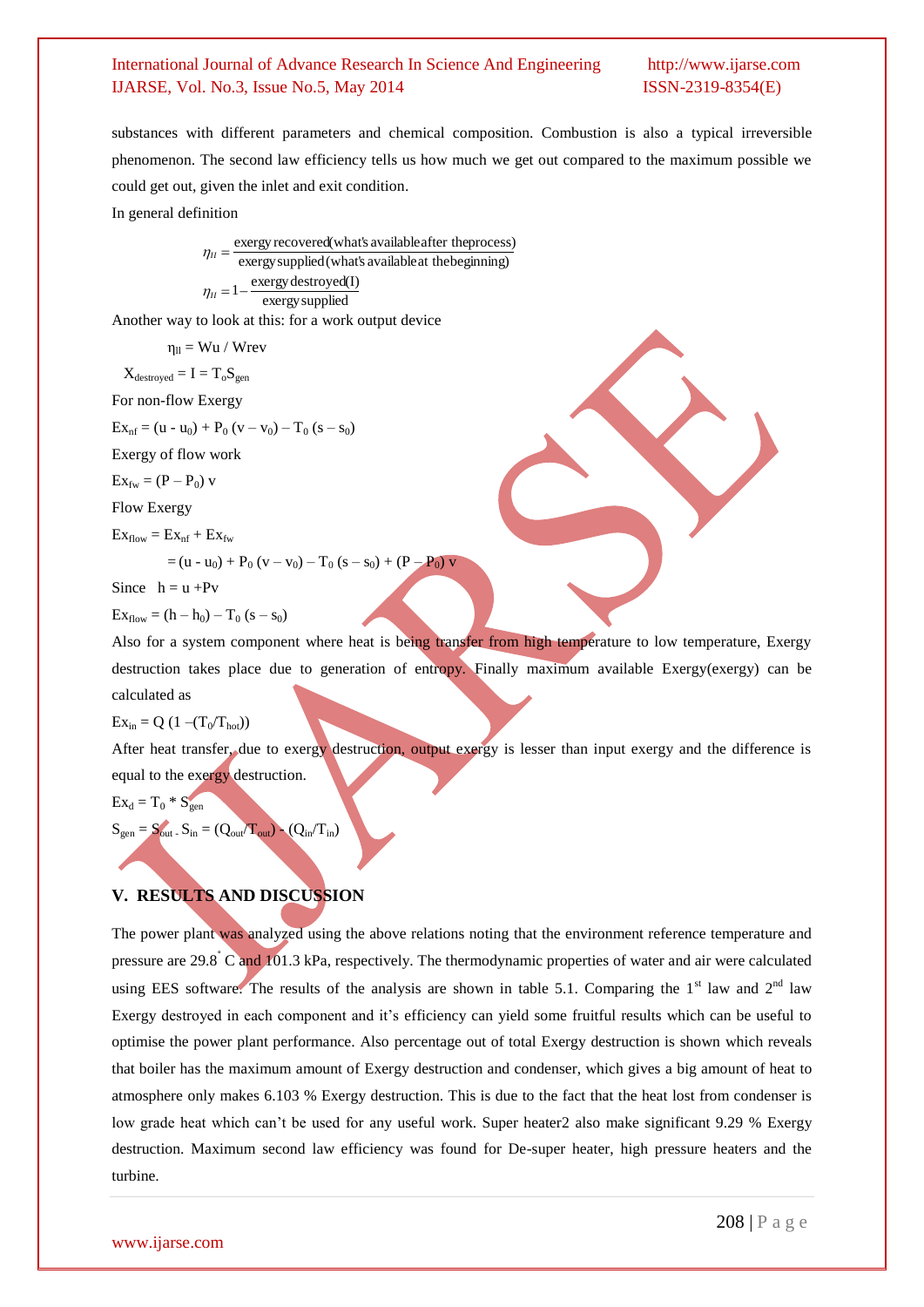

**Plot 5.1: Percentage Exergy Destruction Plot 5.2 : Exergyand Exergy Efficiency of components** Lowest  $2<sup>nd</sup>$  law efficiency was for condenser, Deaerator, economiser and boiler. But as the maximum amount of exergy destruction takes place in boiler, we should concentrate upon boiler because small increase in boiler exergetic efficiency will result in significant decrease in exergy destruction and will save more fuel.

By Exergy analysis of boiler we have got information of how total heat gained is distributed over boiler components. Super heaters have very low Exergy efficiency as whole of the heat content is available to them but they are only meant to superheat the steam. They actually increase the total heat gained by the boiler from 59 % to 83 % and therefore there 1<sup>st</sup> law efficiency is not to be considered and the percentage increase in heat gain of boiler should be taken into account. Table 5.2 shows this. Also we can see that super heaters are having the highest exergy efficiency of heat transfer. This is due to lower temperature difference between flue gases and steam. Finally the energetic and exergetic efficiency of the plant were found 35.33 % and 47.11 %.

| <b>Component</b>       | $\boldsymbol{I}$ | $\eta_{\scriptscriptstyle II}$ | $E_d$   | % $E_d/E_{dT}$ |
|------------------------|------------------|--------------------------------|---------|----------------|
| <b>Whole Boiler</b>    | 83.22            | 57.27                          | 22304.8 | 54.166         |
| Super heater 1         | 13.85            | 64.64                          | 2319.13 | 5.632          |
| <b>De-super heater</b> |                  | 96.94                          | 1050.64 | 2.551          |
| <b>Super heater 2</b>  | 19               | 65.55                          | 3827.66 | 9.29           |
| <b>Economiser</b>      | 86.44            | 54.54                          | 3206.8  | 7.78           |
| <b>Turbine</b>         | 84.06            | 89.89                          | 4034.45 | 9.797          |
| Condenser              | 92.86            | 33.71                          | 2513.23 | 6.103          |
| HPH1                   |                  | 90.99                          | 264.16  | 0.6415         |
| HPH2                   |                  | 93.46                          | 288.755 | 0.701          |
| <b>Deaerator</b>       | 81.9             | 24.22                          | 1369.07 | 3.325          |

### **Table 5.1: Efficiencies and E<sup>d</sup>**

### **Table 5.2 % Heat Gained By Boiler Components**

www.ijarse.com

.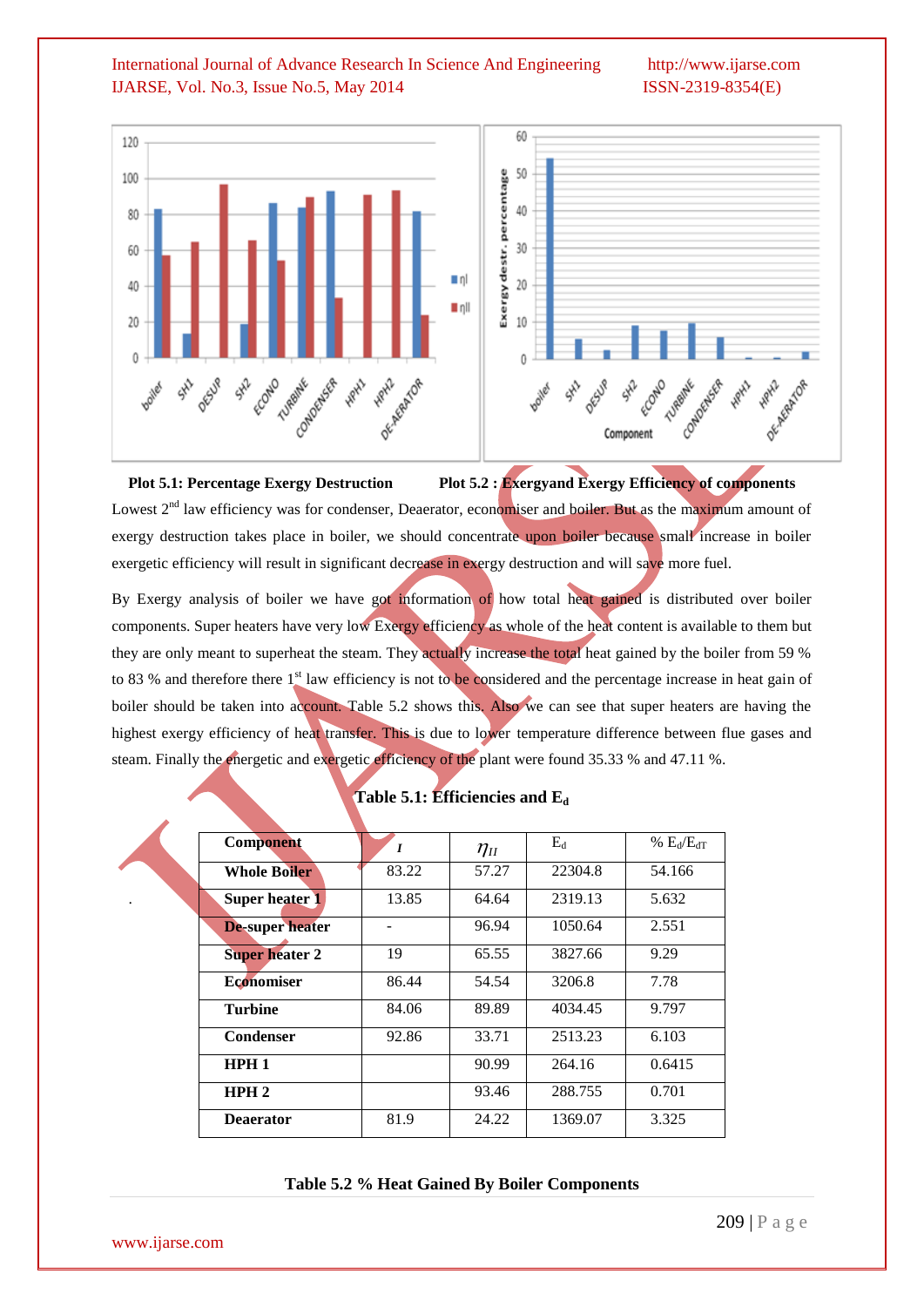| Component                    | % Heat gained |  |
|------------------------------|---------------|--|
| <b>Boiler Drum and tubes</b> | 59.01 %       |  |
| Super heater 1               | 11.22 %       |  |
| super heater 2               | 19 %          |  |

### **VI. CONCLUSION AND REMARKS**

In this study, an Exergy and exergy analysis was done for all the components of the steam system of the captive regenerative power plant at GNFC Ltd. Bharuch. In the considered power cycle, the maximum Exergyloss was found in condenser where 61 % of the input Exergy was lost to the environment. The calculated power plant efficiency was 35.33 %. On the other hand the exergy analysis shows that Exergylost in condenser is thermodynamically insignificant due to its low quality. The maximum exergy loss was found in boiler where 54.16 % of total exergy destruction was lost and the next was turbine where 9.8 % exergy destruction is taking place. The percentage exergy destruction in condenser was just 6 %. The exergetic efficiency of the plant was 47.11 % which shows that much performance improvement potential is available. The most significant cause of exergy destruction is the chemical reaction and large temperature difference in the boiler. If fluidised bed combustion type boiler is used, these losses can be reduced to much extent.

### **REFERENCES**

- [1] I. H. Aljundi, "Exergyand Exergy Analysis of a Steam Power Plant in Jordan," *Applied Thermal Engineering*, Vol. 29, No. 2-3, 2009, pp. 324-328
- [2] Hasan HE, Ali VA, Burhanettin, Ahmet D, Suleyman HS, Bahri S, Ismail T, Cengiz G, Selcuk A., Comparative energetic and exergetic performance analyses for coal-fired thermal power plants in Turkey. *International Journal of Thermal Sciences* 2009;48:2179–86
- [3] Rashad A., Maihy A. El, Energy and Energy Analysis of a Steam Power Plant in Egypt, *ASAT- 13,* May 26  $-28, 2009$
- [4] Rosen MA. Energy- and energy-based comparison of coal-fired and nuclear steam power plants*. International Journal of Energy* 2001; 3:180–92.
- [5] Can O. F., Celik N., Dagtekin I., Energetic–exergetic-economic analyses of a cogeneration thermic power plant in Turkey, *International Communications in Heat and Mass Transfer* 36 (2009) 1044–1049
- [6] Naterer GF, Regulagadda P, Dincer I. Energy analysis of a thermal power plant with measured boiler and turbine losses. *Applied Thermal Engineering* 2010; 30:970–6.
- [7] C. Mborah C., Gbadam E.K., On the Energy and Energy Analysis of a 500 KW Steam Power Plant at Benso Oil Palm Plantation (BOPP) *Research Journal of Environmental and Earth Sciences* 2(4): 239-244, 2010
- [8] Reddy V. S., Kaushik S. C., Tyagi S. K., Panwar N. L., An Approach to Analyse Exergyand Exergy Analysis of Thermal Power Plants: A Review, *Smart Grid and Renewable Energy*, 2010, 1, 143-152